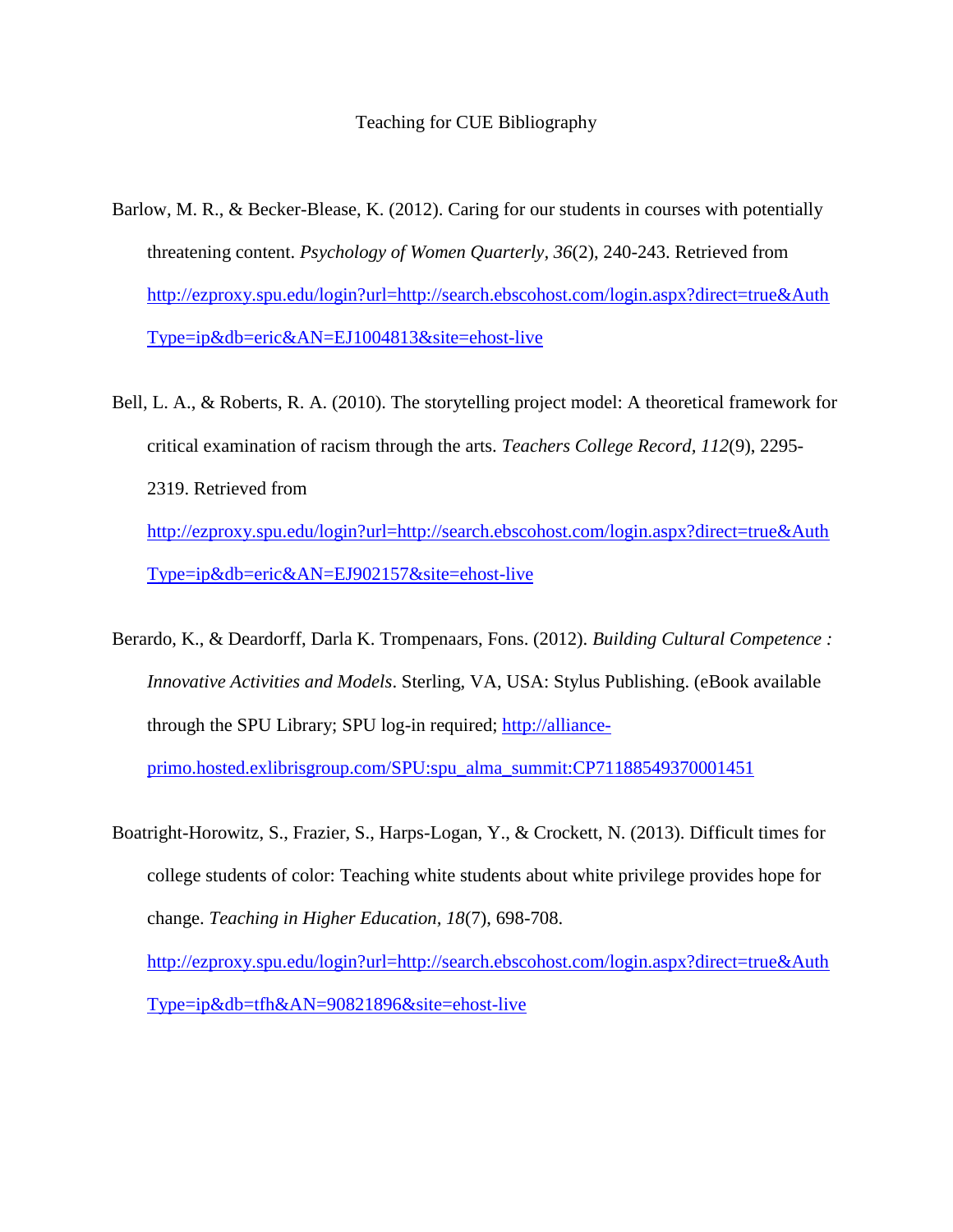- Brookfield, S. (2015). *The skillful teacher : On technique, trust, and responsiveness in the classroom* (Third edition. ed.) San Francisco, CA : Jossey-Bass, a Wiley brand.
- Brunsma, et al. (2013). Teaching race at historically white colleges and universities: Identifying and dismantling the walls of whiteness. *Critical Sociology, 39*(5), 717-738. [http://ezproxy.spu.edu/login?url=http://search.ebscohost.com/login.aspx?direct=true&Auth](http://ezproxy.spu.edu/login?url=http://search.ebscohost.com/login.aspx?direct=true&AuthType=ip&db=apn&AN=ALTP912723&site=ehost-live) [Type=ip&db=apn&AN=ALTP912723&site=ehost-live](http://ezproxy.spu.edu/login?url=http://search.ebscohost.com/login.aspx?direct=true&AuthType=ip&db=apn&AN=ALTP912723&site=ehost-live)
- Considine, J. R., Mihalick, J. E., Mogi-Hein, Y., Penick-Parks, M., & Van Auken, P. M. (2014). "Who am I to bring diversity into the classroom?" learning communities wrestle with creating inclusive college classrooms. *Journal of the Scholarship of Teaching and Learning, 14*(4), 18-30. Retrieved from

[http://ezproxy.spu.edu/login?url=http://search.ebscohost.com/login.aspx?direct=true&Auth](http://ezproxy.spu.edu/login?url=http://search.ebscohost.com/login.aspx?direct=true&AuthType=ip&db=eric&AN=EJ1043879&site=ehost-live) [Type=ip&db=eric&AN=EJ1043879&site=ehost-live](http://ezproxy.spu.edu/login?url=http://search.ebscohost.com/login.aspx?direct=true&AuthType=ip&db=eric&AN=EJ1043879&site=ehost-live)

- deKoven, A. (2011). Engaging white college students in productive conversations about race and racism: Avoiding dominant-culture projection and condescension-judgment default. *Multicultural Perspectives, 13*(3), 155-159. Retrieved from [http://ezproxy.spu.edu/login?url=http://search.ebscohost.com/login.aspx?direct=true&Auth](http://ezproxy.spu.edu/login?url=http://search.ebscohost.com/login.aspx?direct=true&AuthType=ip&db=eric&AN=EJ934969&site=ehost-live) [Type=ip&db=eric&AN=EJ934969&site=ehost-live](http://ezproxy.spu.edu/login?url=http://search.ebscohost.com/login.aspx?direct=true&AuthType=ip&db=eric&AN=EJ934969&site=ehost-live)
- Gibson, P. (2011). The diversity watch: Finding your inner isms. *Psychology of Women Quarterly, 35*(1), 158-161. [http://ezproxy.spu.edu/login?url=http://search.ebscohost.com/login.aspx?direct=true&Auth](http://ezproxy.spu.edu/login?url=http://search.ebscohost.com/login.aspx?direct=true&AuthType=ip&db=tfh&AN=66917815&site=ehost-live)

[Type=ip&db=tfh&AN=66917815&site=ehost-live](http://ezproxy.spu.edu/login?url=http://search.ebscohost.com/login.aspx?direct=true&AuthType=ip&db=tfh&AN=66917815&site=ehost-live)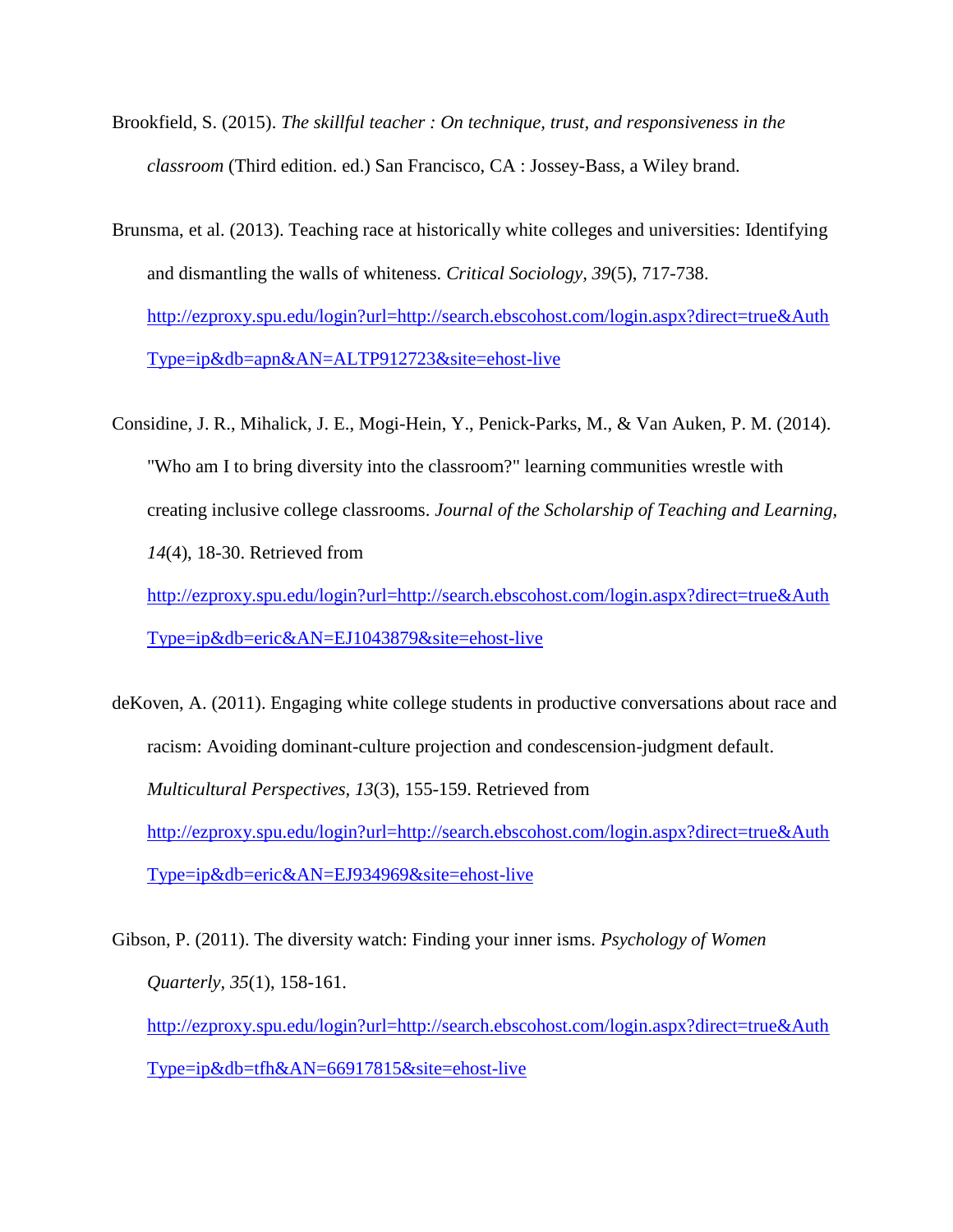- Griffin, R. A., & Jackson, N. R. (2011). Privilege monopoly: An opportunity to engage in diversity awareness. *Communication Teacher, 25*(1), 1-6. Retrieved from [http://ezproxy.spu.edu/login?url=http://search.ebscohost.com/login.aspx?direct=true&Auth](http://ezproxy.spu.edu/login?url=http://search.ebscohost.com/login.aspx?direct=true&AuthType=ip&db=eric&AN=EJ911551&site=ehost-live) [Type=ip&db=eric&AN=EJ911551&site=ehost-live](http://ezproxy.spu.edu/login?url=http://search.ebscohost.com/login.aspx?direct=true&AuthType=ip&db=eric&AN=EJ911551&site=ehost-live)
- Haltinner, K. (2014). *Teaching race and anti-racism in contemporary America : Adding context to colorblindness*. Dordrecht Netherlands] ; New York: Dordrecht Netherlands ; New York : Springer. (eBook available through the SPU Library; SPU log-in required; [http://alliance](http://alliance-primo.hosted.exlibrisgroup.com/SPU:spu_alma_summit:CP71229578930001451)[primo.hosted.exlibrisgroup.com/SPU:spu\\_alma\\_summit:CP71229578930001451\)](http://alliance-primo.hosted.exlibrisgroup.com/SPU:spu_alma_summit:CP71229578930001451)
- Heiden, K., & Harpel, T. (2013). Preparing FCS professionals: Using simulations to raise awareness and change stereotypes, prejudice, and discrimination. *Journal of Family and Consumer Sciences, 105*(2), 21-28. Retrieved from [http://ezproxy.spu.edu/login?url=http://search.ebscohost.com/login.aspx?direct=true&Auth](http://ezproxy.spu.edu/login?url=http://search.ebscohost.com/login.aspx?direct=true&AuthType=ip&db=eric&AN=EJ1045806&site=ehost-live) [Type=ip&db=eric&AN=EJ1045806&site=ehost-live](http://ezproxy.spu.edu/login?url=http://search.ebscohost.com/login.aspx?direct=true&AuthType=ip&db=eric&AN=EJ1045806&site=ehost-live)
- Heinze, P. (2008). Let's talk about race, baby: How a white professor teaches white students about white privilege & racism. *Multicultural Education, 16*(1), 2-11. Retrieved from [http://ezproxy.spu.edu/login?url=http://search.ebscohost.com/login.aspx?direct=true&Auth](http://ezproxy.spu.edu/login?url=http://search.ebscohost.com/login.aspx?direct=true&AuthType=ip&db=eft&AN=508008908&site=ehost-live) [Type=ip&db=eft&AN=508008908&site=ehost-live](http://ezproxy.spu.edu/login?url=http://search.ebscohost.com/login.aspx?direct=true&AuthType=ip&db=eft&AN=508008908&site=ehost-live)
- Heinze, P., & DeCandia, G. (2011). Assessing the learning of white students on themes of white privilege & racism. *Multicultural Education, 19*(1), 20-23. Retrieved from [http://ezproxy.spu.edu/login?url=http://search.ebscohost.com/login.aspx?direct=true&Auth](http://ezproxy.spu.edu/login?url=http://search.ebscohost.com/login.aspx?direct=true&AuthType=ip&db=eric&AN=EJ986887&site=ehost-live) [Type=ip&db=eric&AN=EJ986887&site=ehost-live](http://ezproxy.spu.edu/login?url=http://search.ebscohost.com/login.aspx?direct=true&AuthType=ip&db=eric&AN=EJ986887&site=ehost-live)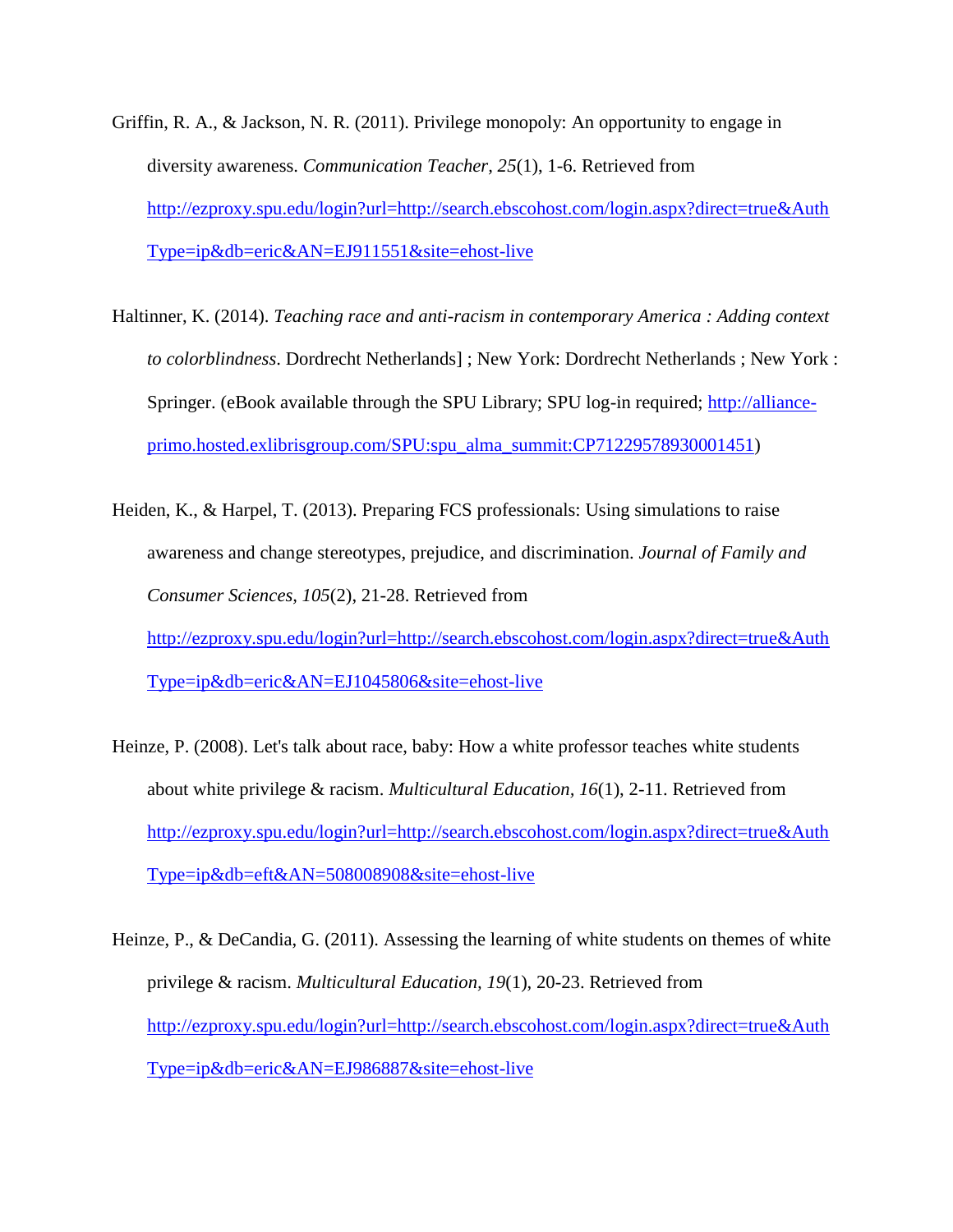Hunigan, W. (2013). What my students have taught me about race. *Chronicle of Higher Education, 60*(9), B22. Retrieved from [http://ezproxy.spu.edu/login?url=http://search.ebscohost.com/login.aspx?direct=true&Auth](http://ezproxy.spu.edu/login?url=http://search.ebscohost.com/login.aspx?direct=true&AuthType=ip&db=f5h&AN=91707370&site=ehost-live) [Type=ip&db=f5h&AN=91707370&site=ehost-live](http://ezproxy.spu.edu/login?url=http://search.ebscohost.com/login.aspx?direct=true&AuthType=ip&db=f5h&AN=91707370&site=ehost-live)

- Hussey, H. D., Fleck, B. K. B., & Warner, R. M. (2010). Reducing student prejudice in diversityinfused core psychology classes. *College Teaching, 58*(3), 85-92. [http://ezproxy.spu.edu/login?url=http://search.ebscohost.com/login.aspx?direct=true&Auth](http://ezproxy.spu.edu/login?url=http://search.ebscohost.com/login.aspx?direct=true&AuthType=ip&db=aph&AN=51422940&site=ehost-live) [Type=ip&db=aph&AN=51422940&site=ehost-live](http://ezproxy.spu.edu/login?url=http://search.ebscohost.com/login.aspx?direct=true&AuthType=ip&db=aph&AN=51422940&site=ehost-live)
- Johns, A., & Sipp, Maureen Kelley. (2004). *Diversity in college classrooms : Practices for today's campuses*. Ann Arbor: University of Michigan Press.

Kernahan, C., & Davis, T. (2010). What are the long-term effects of learning about racism? *Teaching of Psychology, 37*(1), 41-45. Retrieved from [http://ezproxy.spu.edu/login?url=http://search.ebscohost.com/login.aspx?direct=true&Auth](http://ezproxy.spu.edu/login?url=http://search.ebscohost.com/login.aspx?direct=true&AuthType=ip&db=eric&AN=EJ882435&site=ehost-live) [Type=ip&db=eric&AN=EJ882435&site=ehost-live](http://ezproxy.spu.edu/login?url=http://search.ebscohost.com/login.aspx?direct=true&AuthType=ip&db=eric&AN=EJ882435&site=ehost-live)

- Lake, R., & Rittschof, K. (2012). Looking deeper than the gradebook: Assessing cultural diversity attitudes among undergraduates. *Journal of the Scholarship of Teaching and Learning, 12*(3), 142-164. Retrieved from [http://ezproxy.spu.edu/login?url=http://search.ebscohost.com/login.aspx?direct=true&Auth](http://ezproxy.spu.edu/login?url=http://search.ebscohost.com/login.aspx?direct=true&AuthType=ip&db=eric&AN=EJ992122&site=ehost-live) [Type=ip&db=eric&AN=EJ992122&site=ehost-live](http://ezproxy.spu.edu/login?url=http://search.ebscohost.com/login.aspx?direct=true&AuthType=ip&db=eric&AN=EJ992122&site=ehost-live)
- Lee, A., Williams, R., & Kilaberia, R. (2012). Engaging diversity in first-year college classrooms. *Innovative Higher Education, 37*(3), 199-213.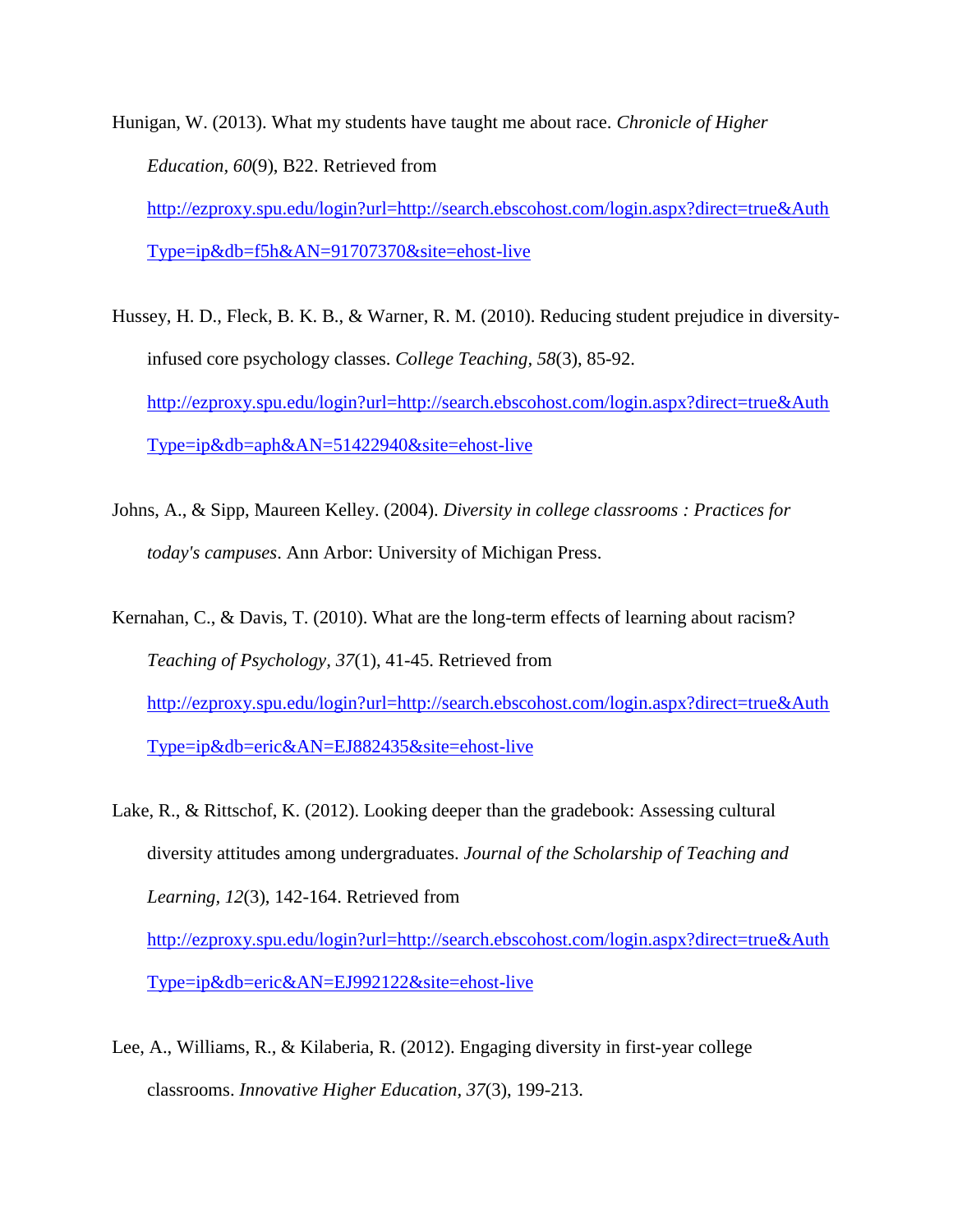[http://ezproxy.spu.edu/login?url=http://search.ebscohost.com/login.aspx?direct=true&Auth](http://ezproxy.spu.edu/login?url=http://search.ebscohost.com/login.aspx?direct=true&AuthType=ip&db=eft&AN=74638535&site=ehost-live) [Type=ip&db=eft&AN=74638535&site=ehost-live](http://ezproxy.spu.edu/login?url=http://search.ebscohost.com/login.aspx?direct=true&AuthType=ip&db=eft&AN=74638535&site=ehost-live)

- Macomber, K., & Rusche, S. N. (2010). Using students' racial memories to teach about racial inequality. *Feminist Teacher: A Journal of the Practices, Theories, and Scholarship of Feminist Teaching, 20*(3), 214-225. Retrieved from [http://ezproxy.spu.edu/login?url=http://search.ebscohost.com/login.aspx?direct=true&Auth](http://ezproxy.spu.edu/login?url=http://search.ebscohost.com/login.aspx?direct=true&AuthType=ip&db=eric&AN=EJ920710&site=ehost-live) [Type=ip&db=eric&AN=EJ920710&site=ehost-live](http://ezproxy.spu.edu/login?url=http://search.ebscohost.com/login.aspx?direct=true&AuthType=ip&db=eric&AN=EJ920710&site=ehost-live)
- Martinez, S. (2014). Teaching a diversity course at a predominantly white institution: Success with statistics. *Journal of College Student Development, 55*(1), 75-78. [http://ezproxy.spu.edu/login?url=http://search.ebscohost.com/login.aspx?direct=true&Auth](http://ezproxy.spu.edu/login?url=http://search.ebscohost.com/login.aspx?direct=true&AuthType=ip&db=eft&AN=94401179&site=ehost-live) [Type=ip&db=eft&AN=94401179&site=ehost-live](http://ezproxy.spu.edu/login?url=http://search.ebscohost.com/login.aspx?direct=true&AuthType=ip&db=eft&AN=94401179&site=ehost-live)
- Nordstrom, A. H. (2015). The voices project: Reducing white Students' racism in introduction to psychology. *Teaching of Psychology, 42*(1), 43-50. Retrieved from [http://ezproxy.spu.edu/login?url=http://search.ebscohost.com/login.aspx?direct=true&Auth](http://ezproxy.spu.edu/login?url=http://search.ebscohost.com/login.aspx?direct=true&AuthType=ip&db=eric&AN=EJ1049729&site=ehost-live) [Type=ip&db=eric&AN=EJ1049729&site=ehost-live](http://ezproxy.spu.edu/login?url=http://search.ebscohost.com/login.aspx?direct=true&AuthType=ip&db=eric&AN=EJ1049729&site=ehost-live)
- O'Neal, G. S. (2012). Self-assessment and dialogue as tools for appreciating diversity. *Journal of Social Work Education, 48*(1), 159-166. Retrieved from [http://ezproxy.spu.edu/login?url=http://search.ebscohost.com/login.aspx?direct=true&Auth](http://ezproxy.spu.edu/login?url=http://search.ebscohost.com/login.aspx?direct=true&AuthType=ip&db=eric&AN=EJ978891&site=ehost-live) [Type=ip&db=eric&AN=EJ978891&site=ehost-live](http://ezproxy.spu.edu/login?url=http://search.ebscohost.com/login.aspx?direct=true&AuthType=ip&db=eric&AN=EJ978891&site=ehost-live)
- Orelus, P. W. (2013). The institutional cost of being a professor of color: Unveiling microaggression, racial [in]visibility, and racial profiling through the lens of critical race theory.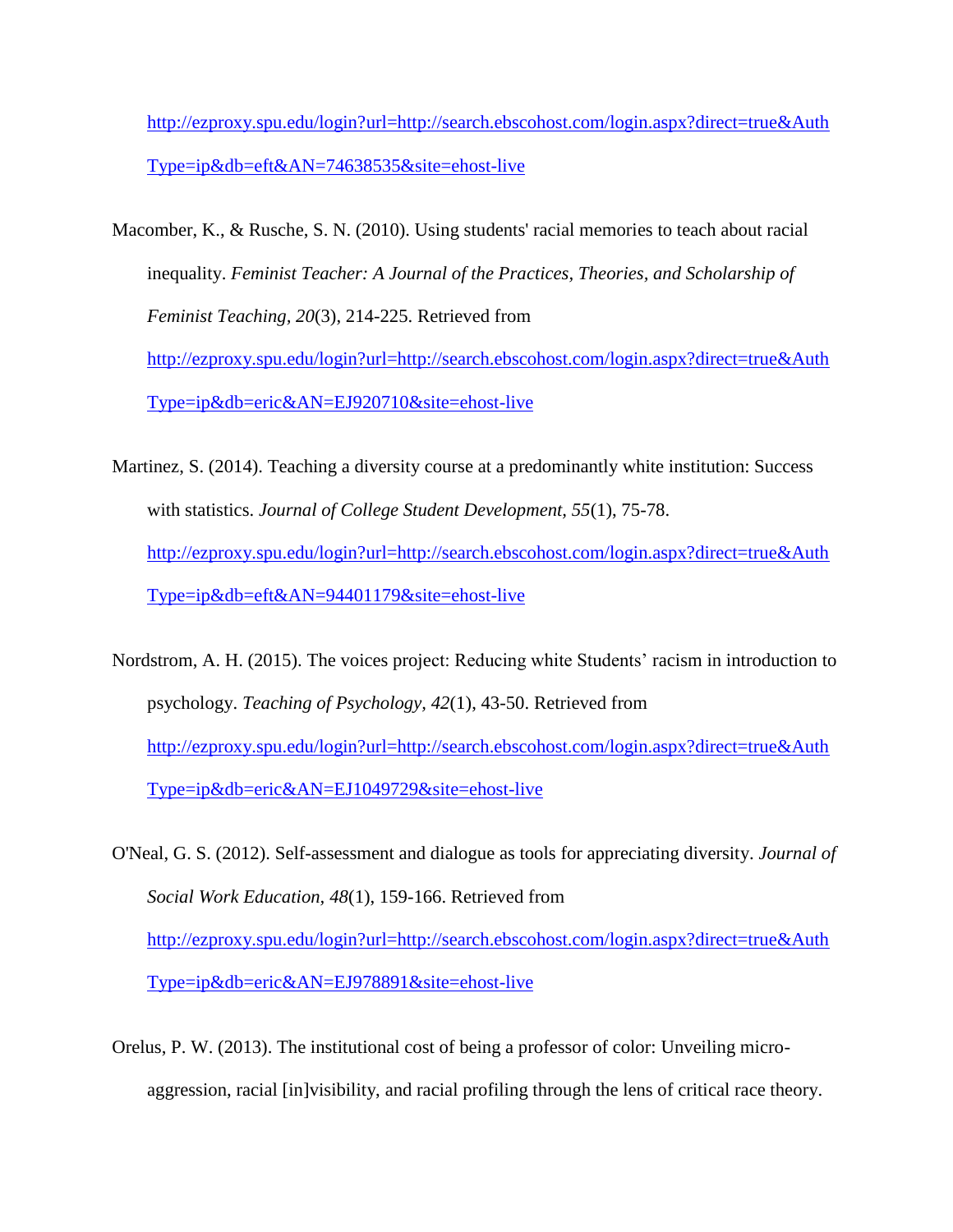*Current Issues in Education, 16*(2), 1-10. Retrieved from

[http://ezproxy.spu.edu/login?url=http://search.ebscohost.com/login.aspx?direct=true&Auth](http://ezproxy.spu.edu/login?url=http://search.ebscohost.com/login.aspx?direct=true&AuthType=ip&db=eft&AN=90227897&site=ehost-live) [Type=ip&db=eft&AN=90227897&site=ehost-live](http://ezproxy.spu.edu/login?url=http://search.ebscohost.com/login.aspx?direct=true&AuthType=ip&db=eft&AN=90227897&site=ehost-live)

Pasque, P. A., Chesler, M. A., Charbeneau, J., & Carlson, C. (2013). Pedagogical approaches to student racial conflict in the classroom. *Journal of Diversity in Higher Education, 6*(1), 1- 16. [http://ezproxy.spu.edu/login?url=http://search.ebscohost.com/login.aspx?direct=true&Auth](http://ezproxy.spu.edu/login?url=http://search.ebscohost.com/login.aspx?direct=true&AuthType=ip&db=pdh&AN=2013-04499-001&site=ehost-live)

 $Type=ip\&db=pdh\&AN=2013-04499-001\&site=ehost-like$ 

- Pope, R. L. (2014). *Creating multicultural change on campus* (First edition. ed.) San Francisco, CA : Jossey-Bass.
- Puchner, L., & Roseboro, D. L. (2011). Speaking of whiteness: Compromise as a purposeful pedagogical strategy toward white students' learning about race. *Teaching in Higher Education, 16*(4), 377-387. doi:10.1080/13562517.2010.546528
- Quaye, S. J. (2012). Think before you teach: Preparing for dialogues about racial realities. *Journal of College Student Development, 53*(4), 542-562. Retrieved from [http://ezproxy.spu.edu/login?url=http://search.ebscohost.com/login.aspx?direct=true&Auth](http://ezproxy.spu.edu/login?url=http://search.ebscohost.com/login.aspx?direct=true&AuthType=ip&db=eric&AN=EJ984814&site=ehost-live) [Type=ip&db=eric&AN=EJ984814&site=ehost-live](http://ezproxy.spu.edu/login?url=http://search.ebscohost.com/login.aspx?direct=true&AuthType=ip&db=eric&AN=EJ984814&site=ehost-live)

Reddie, A. G. (2010). Teaching for racial justice: A participative approach. *Teaching Theology & Religion, 13*(2), 95-109. Retrieved from [http://ezproxy.spu.edu/login?url=http://search.ebscohost.com/login.aspx?direct=true&Auth](http://ezproxy.spu.edu/login?url=http://search.ebscohost.com/login.aspx?direct=true&AuthType=ip&db=eric&AN=EJ878651&site=ehost-live) [Type=ip&db=eric&AN=EJ878651&site=ehost-live](http://ezproxy.spu.edu/login?url=http://search.ebscohost.com/login.aspx?direct=true&AuthType=ip&db=eric&AN=EJ878651&site=ehost-live)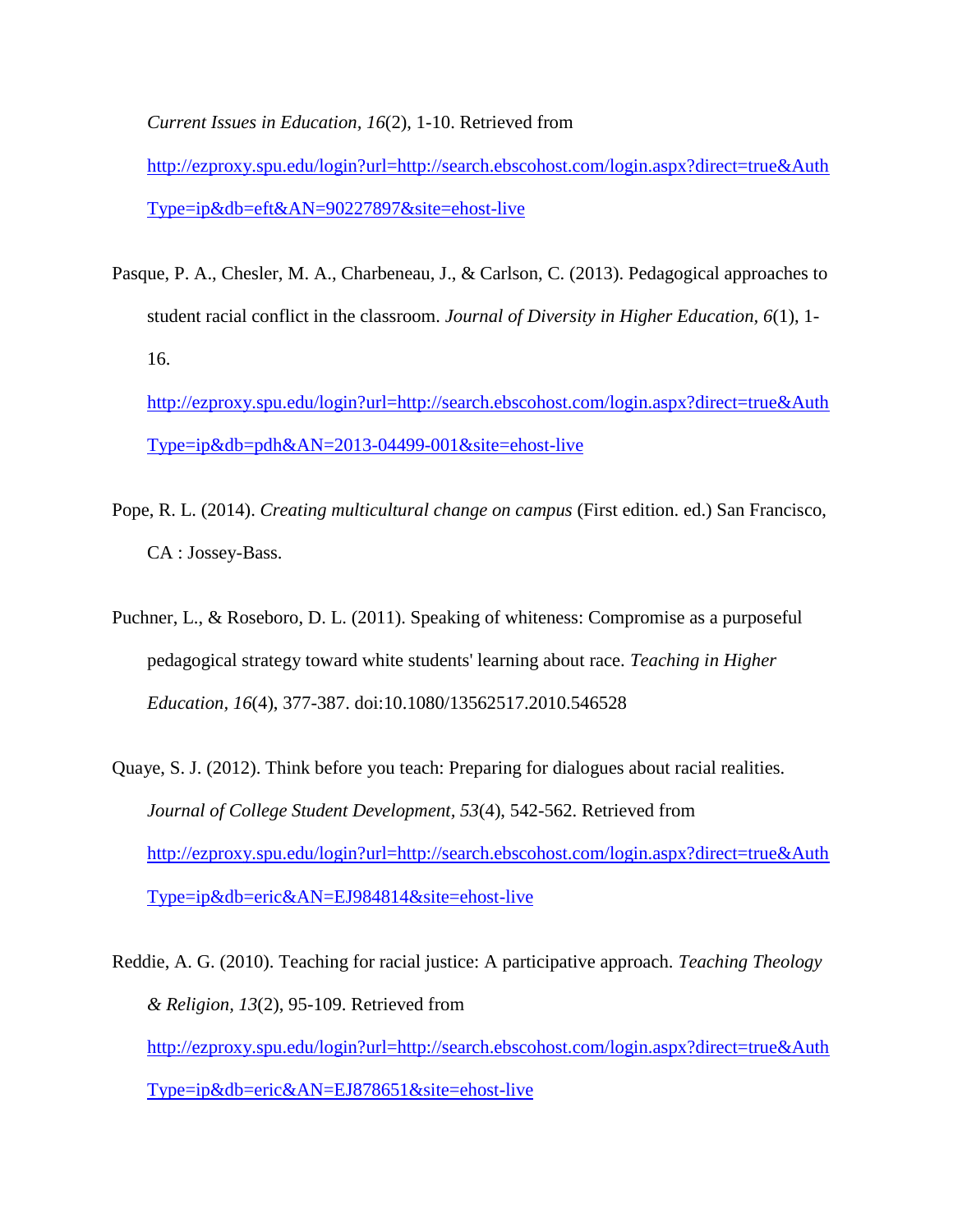- Reddy, M. T., & TuSmith, B. (2002). *Race in the college classroom : Pedagogy and politics*. New Brunswick, N.J.: New Brunswick, N.J. : Rutgers University Press.
- St. Clair, D., & Kishimoto, K. (2010). Decolonizing teaching: A cross-curricular and collaborative model for teaching about race in the university. *Multicultural Education, 18*(1), 18-24. Retrieved from [http://ezproxy.spu.edu/login?url=http://search.ebscohost.com/login.aspx?direct=true&Auth](http://ezproxy.spu.edu/login?url=http://search.ebscohost.com/login.aspx?direct=true&AuthType=ip&db=eric&AN=EJ916842&site=ehost-live) [Type=ip&db=eric&AN=EJ916842&site=ehost-live](http://ezproxy.spu.edu/login?url=http://search.ebscohost.com/login.aspx?direct=true&AuthType=ip&db=eric&AN=EJ916842&site=ehost-live)
- Taylor, D. L. (2013). Culturally relevant pedagogy and behaviors: A study of faculty beliefs at six christian postsecondary institutions. *Christian Higher Education, 12*(1-2), 51-73. Retrieved from

[http://ezproxy.spu.edu/login?url=http://search.ebscohost.com/login.aspx?direct=true&Auth](http://ezproxy.spu.edu/login?url=http://search.ebscohost.com/login.aspx?direct=true&AuthType=ip&db=eric&AN=EJ1009786&site=ehost-live) [Type=ip&db=eric&AN=EJ1009786&site=ehost-live](http://ezproxy.spu.edu/login?url=http://search.ebscohost.com/login.aspx?direct=true&AuthType=ip&db=eric&AN=EJ1009786&site=ehost-live)

- Taylor, D. L., Van Zandt, C., & Menjares, P. C. (2013). Developing culturally competent faculty: A cognitive, affective, and spiritual model. *Christian Higher Education, 12*(1-2), 110-121. Retrieved from [http://ezproxy.spu.edu/login?url=http://search.ebscohost.com/login.aspx?direct=true&Auth](http://ezproxy.spu.edu/login?url=http://search.ebscohost.com/login.aspx?direct=true&AuthType=ip&db=eric&AN=EJ1009824&site=ehost-live) [Type=ip&db=eric&AN=EJ1009824&site=ehost-live](http://ezproxy.spu.edu/login?url=http://search.ebscohost.com/login.aspx?direct=true&AuthType=ip&db=eric&AN=EJ1009824&site=ehost-live)
- Teel, K. (2014). Getting out of the left lane: The possibility of white antiracist pedagogy. *Teaching Theology & Religion, 17*(1), 3-26. [http://ezproxy.spu.edu/login?url=http://search.ebscohost.com/login.aspx?direct=true&Auth](http://ezproxy.spu.edu/login?url=http://search.ebscohost.com/login.aspx?direct=true&AuthType=ip&db=aph&AN=93393008&site=ehost-live) [Type=ip&db=aph&AN=93393008&site=ehost-live](http://ezproxy.spu.edu/login?url=http://search.ebscohost.com/login.aspx?direct=true&AuthType=ip&db=aph&AN=93393008&site=ehost-live)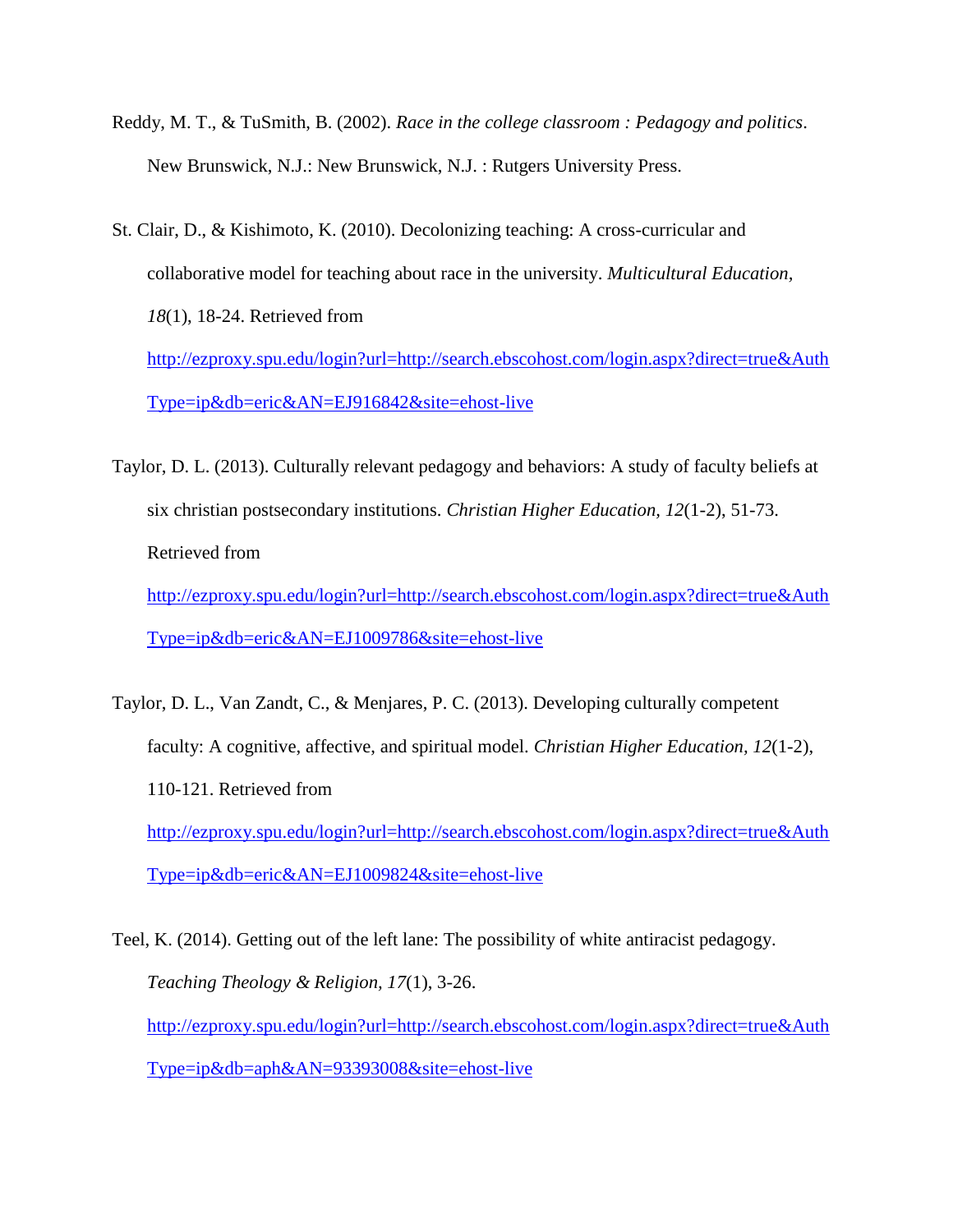Thomas, C. (2014). *Inclusive teaching presence in the classroom* San Francisco : Jossey-Bass.

Yancy, G., & Davidson, M. d. G. (2014). *Exploring race in predominantly white classrooms : Scholars of color reflect* New York : Routledge. (Book at SPU Library Call#LC1099.3 .E98 2014 For more information: [http://alliance-](http://alliance-primo.hosted.exlibrisgroup.com/SPU:spu_alma:CP71201937170001451)

[primo.hosted.exlibrisgroup.com/SPU:spu\\_alma:CP71201937170001451](http://alliance-primo.hosted.exlibrisgroup.com/SPU:spu_alma:CP71201937170001451) )

Yeung, J. G., Spanierman, L. B., & Landrum-Brown, J. (2013). 'Being white in a multicultural society': Critical whiteness pedagogy in a dialogue course. *Journal of Diversity in Higher Education, 6*(1), 17-32.

[http://ezproxy.spu.edu/login?url=http://search.ebscohost.com/login.aspx?direct=true&AuthType](http://ezproxy.spu.edu/login?url=http://search.ebscohost.com/login.aspx?direct=true&AuthType=ip&db=pdh&AN=2013-04499-002&site=ehost-live)  $=p\&db=pdh&AN=2013-04499-002&site=ehost-live$ 

Zembylas, M. (2012). Pedagogies of strategic empathy: Navigating through the emotional complexities of anti-racism in higher education. *Teaching in Higher Education, 17*(2), 113-

125. Retrieved from

[http://ezproxy.spu.edu/login?url=http://search.ebscohost.com/login.aspx?direct=true&Auth](http://ezproxy.spu.edu/login?url=http://search.ebscohost.com/login.aspx?direct=true&AuthType=ip&db=eric&AN=EJ978559&site=ehost-live)

[Type=ip&db=eric&AN=EJ978559&site=ehost-live](http://ezproxy.spu.edu/login?url=http://search.ebscohost.com/login.aspx?direct=true&AuthType=ip&db=eric&AN=EJ978559&site=ehost-live)

Pediatric Pulmonary Centers (2009). *Cross Cultural Health Care – Case Studies*. [http://support.mchtraining.net/national\\_ccce/index.html.](http://support.mchtraining.net/national_ccce/index.html)

Project Implicit (2011). [https://implicit.harvard.edu/implicit/aboutus.html.](https://implicit.harvard.edu/implicit/aboutus.html)

Southern Poverty Law Center. Teaching Tolerance. [http://www.tolerance.org/.](http://www.tolerance.org/)

Seeking Educational Equity and Diversity. (2015). The National SEED Project on Inclusive Curriculum. [http://nationalseedproject.org/about-us/about-seed.](http://nationalseedproject.org/about-us/about-seed)

Student Leadership Diversity Conference (2005). (a program for high school students across the country; this shows a type of organized diversity leadership program that many students are